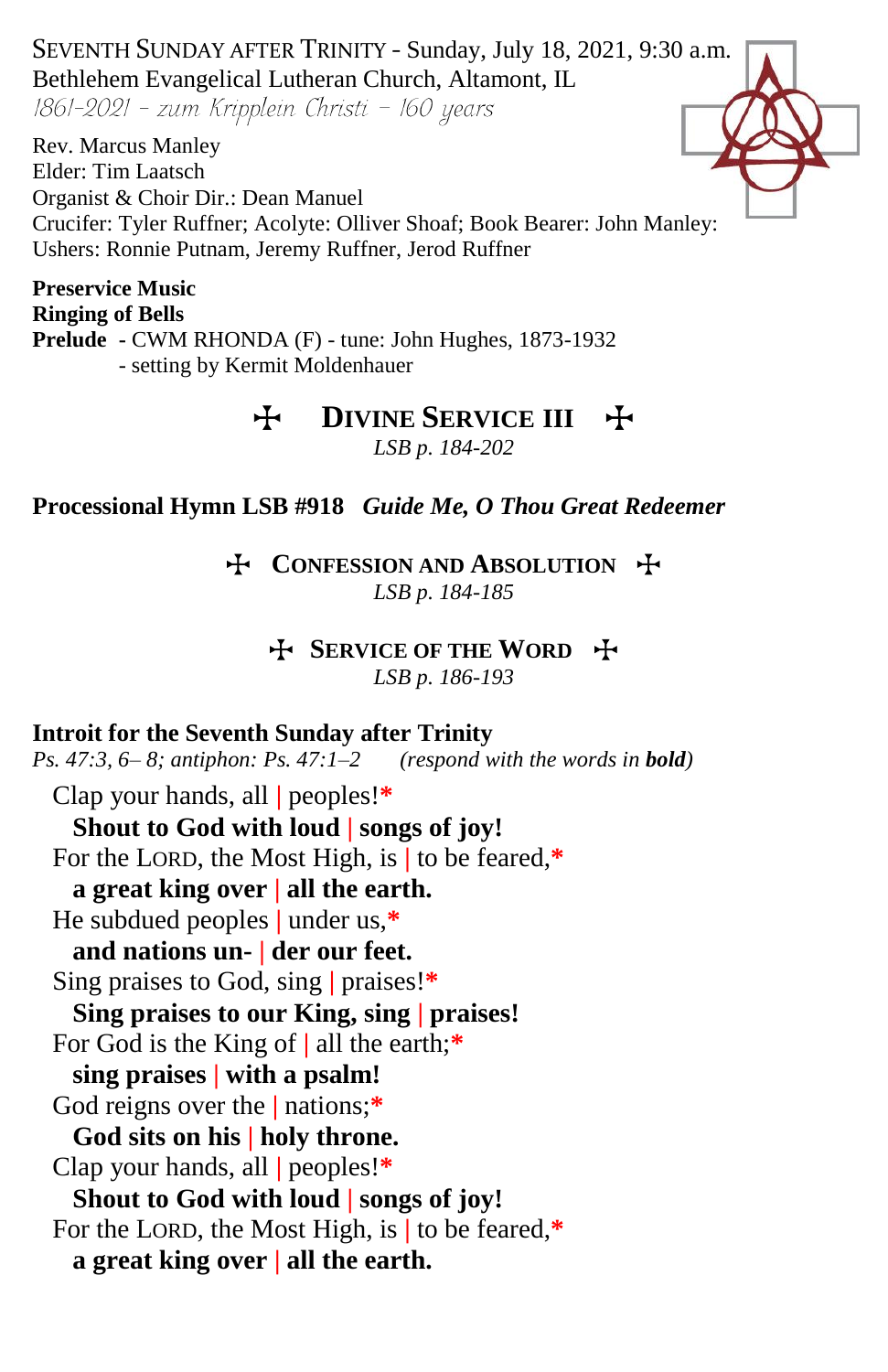| ♪ The Gloria Patri   | <i>p.</i> 186 |
|----------------------|---------------|
| $\int$ Kyrie         | <i>p.</i> 186 |
| ↓ Gloria in Excelsis | p. 187-189    |
| Salutation           | <i>p.</i> 189 |

# **Collect for the Seventh Sunday after Trinity**

P: Let us pray. O God, whose never-failing providence orders all things both in heaven and earth, we humbly implore You to put away from us all hurtful things and to give us those things that are profitable for us; through Jesus Christ, Your Son, our Lord, who lives and reigns with You and the Holy Spirit, one God, now and forever.

C: **♪ Amen**

#### *Please be seated*

# **Old Testament Reading: Genesis 2:7-17**

 $7$ Then the LORD God formed the man of dust from the ground and breathed into his nostrils the breath of life, and the man became a living creature.

<sup>8</sup>And the LORD God planted a garden in Eden, in the east, and there he put the man whom he had formed. <sup>9</sup>And out of the ground the LORD God made to spring up every tree that is pleasant to the sight and good for food. The tree of life was in the midst of the garden, and the tree of the knowledge of good and evil.

<sup>10</sup>A river flowed out of Eden to water the garden, and there it divided and became four rivers.  $\frac{11}{1}$ The name of the first is the Pishon. It is the one that flowed around the whole land of Havilah, where there is gold.  $^{12}$ And the gold of that land is good; bdellium and onyx stone are there. <sup>13</sup>The name of the second river is the Gihon. It is the one that flowed around the whole land of Cush.  $^{14}$ And the name of the third river is the Tigris, which flows east of Assyria. And the fourth river is the Euphrates.

<sup>15</sup>The LORD God took the man and put him in the garden of Eden to work it and keep it. <sup>16</sup>And the LORD God commanded the man, saying, "You may surely eat of every tree of the garden, <sup>17</sup>but of the tree of the knowledge of good and evil you shall not eat, for in the day that you eat of it you shall surely die."

P: This is the Word of the Lord.

C: **Thanks be to God.**

# **Epistle Reading: Romans 6:19-23**

<sup>19</sup>I am speaking in human terms, because of your natural limitations. For just as you once presented your members as slaves to impurity and to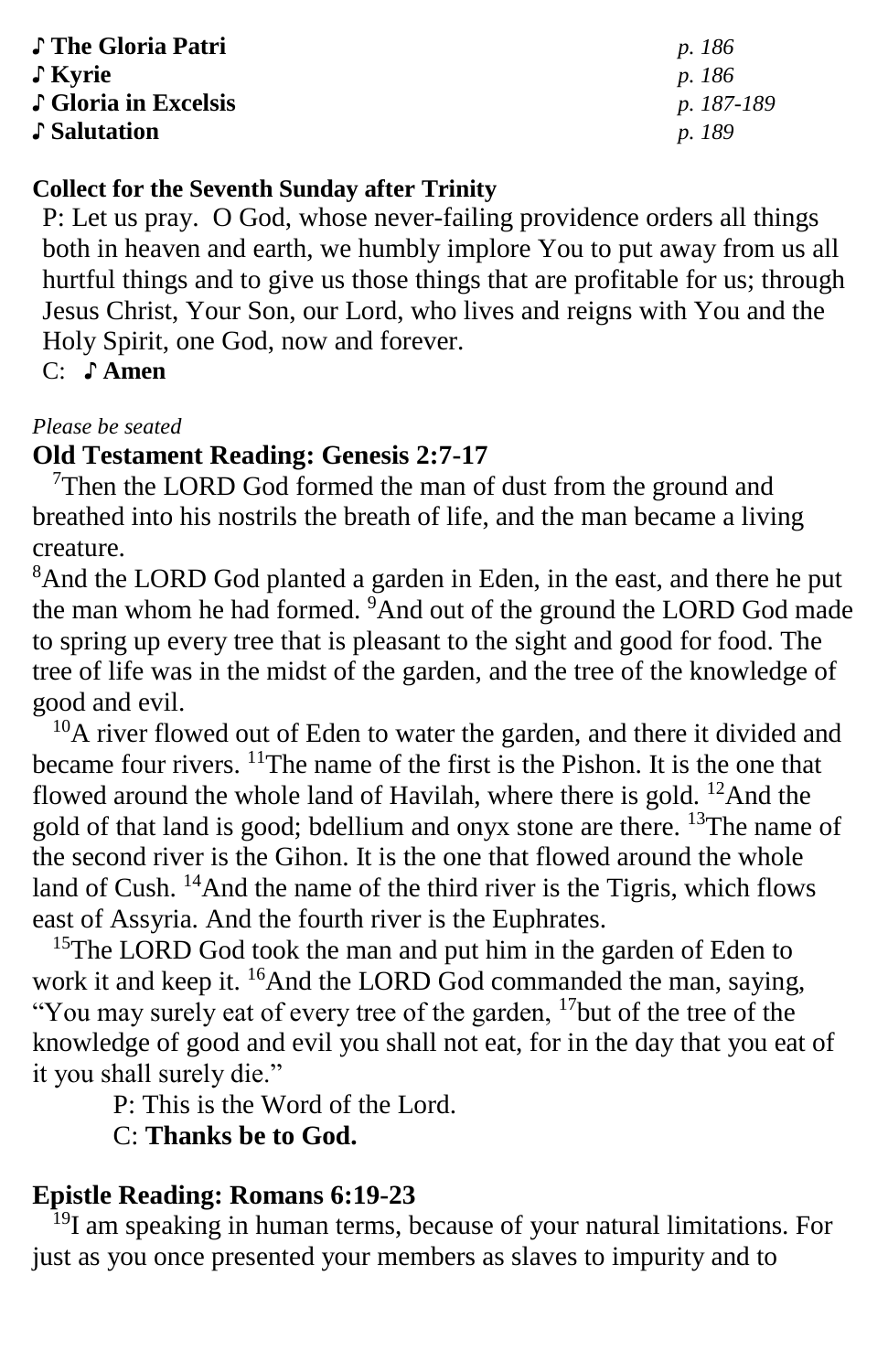lawlessness leading to more lawlessness, so now present your members as slaves to righteousness leading to sanctification.

 $20$ When you were slaves of sin, you were free in regard to righteousness.  $^{21}$ But what fruit were you getting at that time from the things of which you are now ashamed? The end of those things is death. <sup>22</sup>But now that you have been set free from sin and have become slaves of God, the fruit you get leads to sanctification and its end, eternal life.  $^{23}$ For the wages of sin is death, but the free gift of God is eternal life in Christ Jesus our Lord.

P: This is the Word of the Lord.

C: **Thanks be to God.**

*Please stand*

## **C: ♪** *Alleluia. Alleluia. Alleluia.*  **Holy Gospel: Mark 8:1-9**

P: The Holy Gospel according to St. Mark, the eighth chapter.

C: *♪ Glory be to Thee, O Lord.*

<sup>1</sup>In those days, when again a great crowd had gathered, and they had nothing to eat, [Jesus] called his disciples to him and said to them,  $2^{\alpha}$  have compassion on the crowd, because they have been with me now three days and have nothing to eat.  ${}^{3}$ And if I send them away hungry to their homes, they will faint on the way. And some of them have come from far away." <sup>4</sup>And his disciples answered him, "How can one feed these people with bread here in this desolate place?"<sup>5</sup>And he asked them, "How many" loaves do you have?" They said, "Seven." <sup>6</sup>And he directed the crowd to sit down on the ground. And he took the seven loaves, and having given thanks, he broke them and gave them to his disciples to set before the people; and they set them before the crowd. <sup>7</sup>And they had a few small fish. And having blessed them, he said that these also should be set before them. <sup>8</sup>And they ate and were satisfied. And they took up the broken pieces left over, seven baskets full. <sup>9</sup>And there were about four thousand people. And he sent them away.

P: This is the Gospel of the Lord.

C: ♪ **Praise be to Thee, O Christ.**

**Nicene Creed** *p. 191*

*Please be seated* **Hymn of the Day LSB #819** *Sing Praise to God, the Highest Good July 2021 Hymn of the Month*